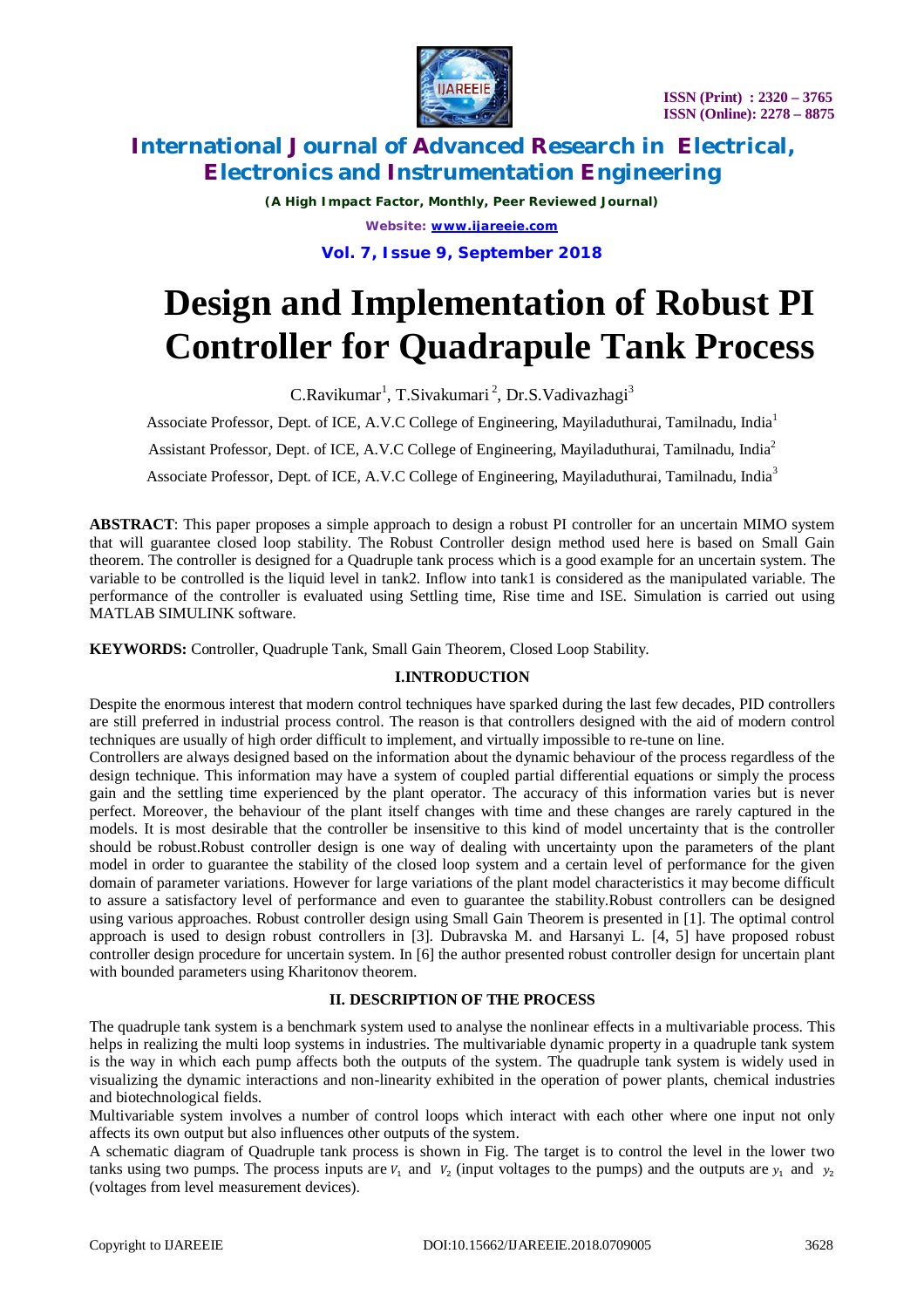

*(A High Impact Factor, Monthly, Peer Reviewed Journal)*

*Website: [www.ijareeie.com](http://www.ijareeie.com)*

### **Vol. 7, Issue 9, September 2018**



*Mass balance and Bernoulli's law yield,*

$$
\begin{array}{l} \frac{dh_1}{dt} = -\frac{a_1}{A_1}\sqrt{2gh_1} + \frac{a_3}{A_1}\sqrt{2gh_3} + \frac{\gamma_1 k_1}{A_1}v_1\\ \frac{dh_2}{dt} = -\frac{a_2}{A_2}\sqrt{2gh_2} + \frac{a_4}{A_2}\sqrt{2gh_4} + \frac{\gamma_2 k_2}{A_2}v_2\\ \frac{dh_3}{dt} = -\frac{a_3}{A_3}\sqrt{2gh_3} + \frac{(1-\gamma_2)k_2}{A_3}v_2\\ \frac{dh_4}{dt} = -\frac{a_4}{A_4}\sqrt{2gh_4} + \frac{(1-\gamma_1)k_1}{A_4}v_1 \end{array}
$$

Where

 $A_i$  cross-section of Tank;

 $a_i$  cross-section of the outlet hole;

 $h_i$  water level.

 $\gamma_1$ ,  $\gamma_2$  are valve flow co-efficient.

| $A_1, A_3$ [cm <sup>2</sup> ] | 28    |
|-------------------------------|-------|
| $A_2, A_4$ [cm <sup>2</sup> ] | 32    |
| $a_1, a_3$ [cm <sup>2</sup> ] | 0.071 |
| $a_2, a_4$ [cm <sup>2</sup> ] | 0.057 |
| $k_c$<br>[v/cm]               | 0.50  |
| $\text{[cm/S}^2$ ]<br>g       | 9.81  |

TABLE 1 PARAMETER VALUES OF LABORATORY QUADRUPLE TANK PROCESS

### A. *Minimum Phase System*

When the fraction of liquid entering the lower tanks is less than that of upper tanks then the system is said to be minimum phase system.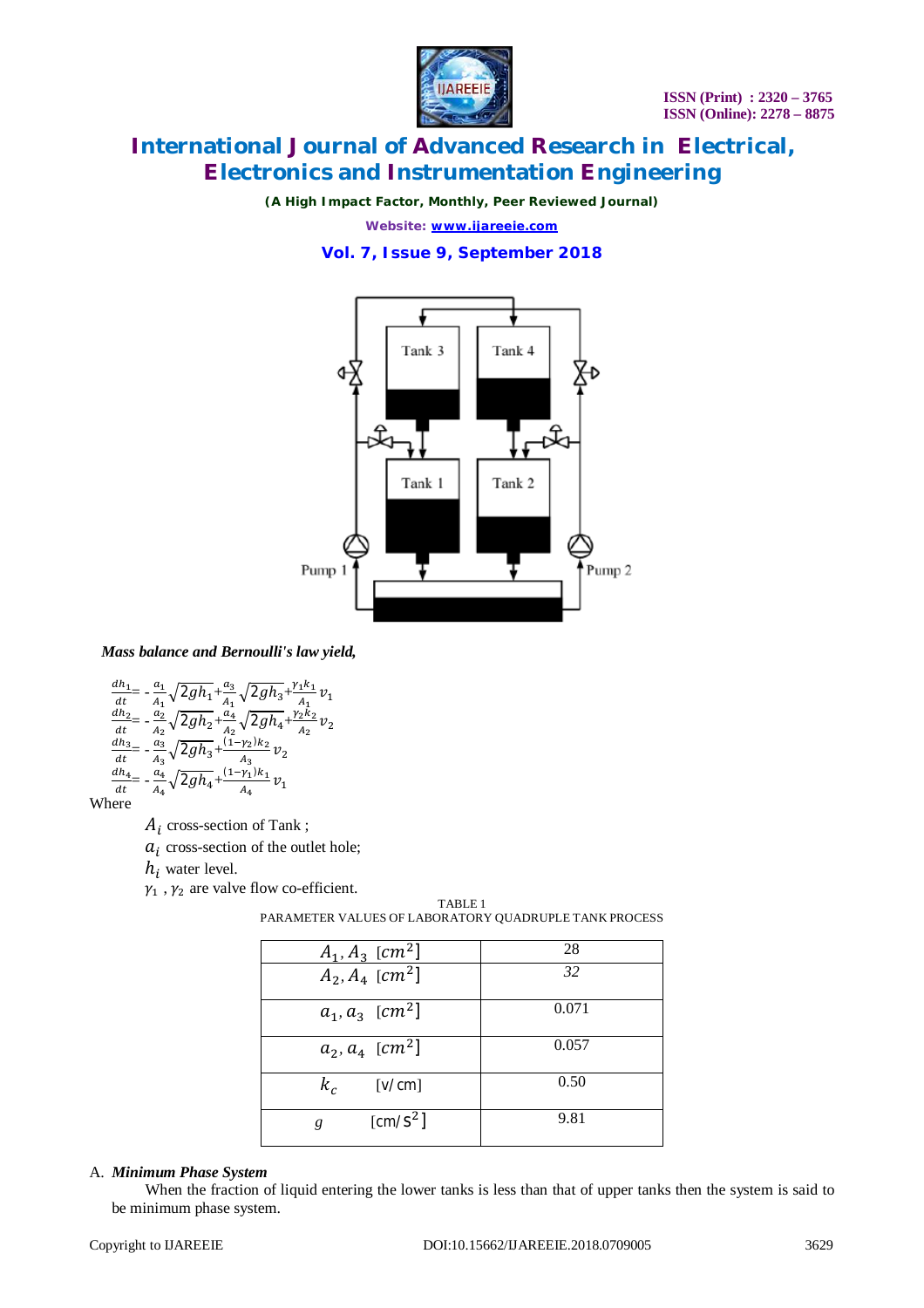

*(A High Impact Factor, Monthly, Peer Reviewed Journal)*

*Website: [www.ijareeie.com](http://www.ijareeie.com)*

### **Vol. 7, Issue 9, September 2018**

| TABLE 2<br>OPERATING POINTS OF MINIMUM PHASE SYSTEM |                             |  |  |
|-----------------------------------------------------|-----------------------------|--|--|
| <b>Parameters</b>                                   | <b>Minimum phase system</b> |  |  |
| $(h_1, h_2)$<br>[cm]                                | (8.516, 8.877)              |  |  |
| $(h_3, h_4)$<br>[cm]                                | (1.135, 0.97)               |  |  |
| $(V_1, V_2)$ [V]                                    | (2.5, 2.5)                  |  |  |
| $(k_1, k_2)$ [cm <sup>3</sup> /V <sub>s]</sub>      | (3.33, 3.35)                |  |  |
| $(\gamma_1, \gamma_2)$                              | (0.70, 0.60)                |  |  |



Fig.2 Open loop response of the process with 5% change in  $1<sup>st</sup>$  input



Fig.3 Open loop response of the process with 5% change in  $2<sup>nd</sup>$  input

Corresponding transfer functions are,

$$
G_{12} = \frac{2.532}{62.7155+1} e^{-14.72s}
$$
  
\n
$$
G_{22} = \frac{4.892}{80.135+1} e^{-0.5s}
$$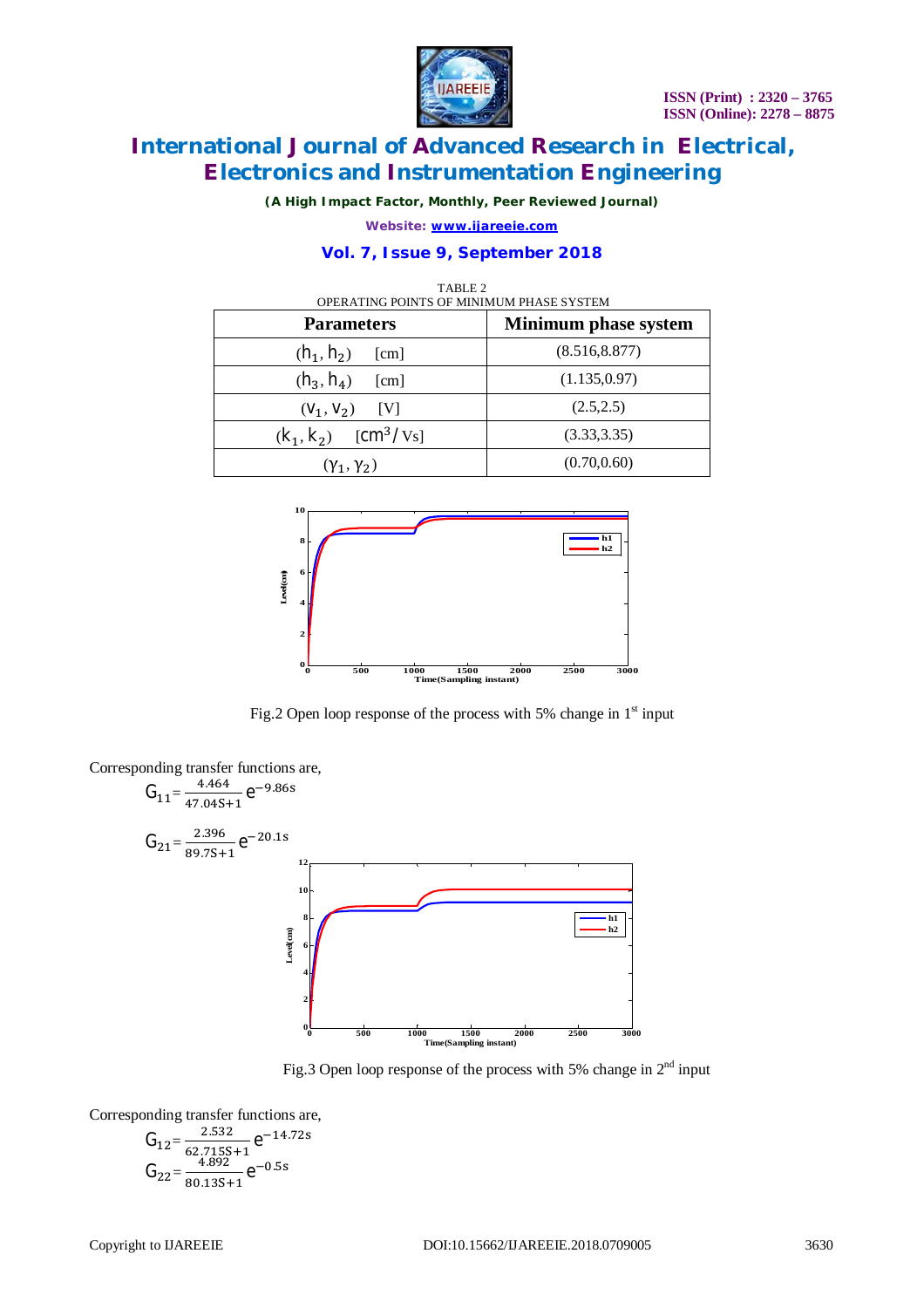

*(A High Impact Factor, Monthly, Peer Reviewed Journal)*

*Website: [www.ijareeie.com](http://www.ijareeie.com)*

### **Vol. 7, Issue 9, September 2018**

For minimum phase,

$$
G_{+}(S) = \begin{bmatrix} \frac{4.464}{463.8s^2 + 56.9s + 1} & \frac{2.532}{923.16s^2 + 77.43s + 1} \\ \frac{2.936}{1802.9s^2 + 109.8s + 1} & \frac{4.892}{40.06s^2 + 80.3s + 1} \end{bmatrix}
$$

B. *Relative Gain Array analysis for Minimum Phase system*

$$
\frac{\overline{y_1}}{\overline{y_1}} = \frac{\overline{4.464}}{\overline{463.8s^2+56.9s+1}} \frac{\overline{m_1}}{\overline{m_1}} + \frac{\overline{2.532}}{\overline{923.16s^2+77.43s+1}} \frac{\overline{m_2}}{\overline{m_2}}
$$
  

$$
\frac{\overline{2.396}}{\overline{y_1}} = \frac{\overline{2.396}}{\overline{180.2s^2+109.8s+1}} \frac{\overline{m_1}}{\overline{m_1}} + \frac{\overline{2.532}}{\overline{40.06s^2+80.63s+1}} \frac{\overline{m_2}}{\overline{m_2}}
$$

$$
\Lambda = \begin{bmatrix} 1.495 & -0.495 \\ -0.495 & 1.495 \end{bmatrix}
$$

Recommended Paring is  $y_1$  with  $m_1$  and  $y_2$  with $m_2$ .

#### C. *Non-Minimum Phase System*

When the fraction of liquid entering the upper tanks is less than that of lower tanks then the system is said to be non minimum phase system.



Fig.4 Open loop response of the process with 5% change in  $1<sup>st</sup>$  input

Corresponding transfer functions are,

$$
G_{11} = \frac{2.448}{48.95+1} e^{-4.5s}
$$

$$
G_{21} = \frac{4.208}{101.715+1} e^{-29.15s}
$$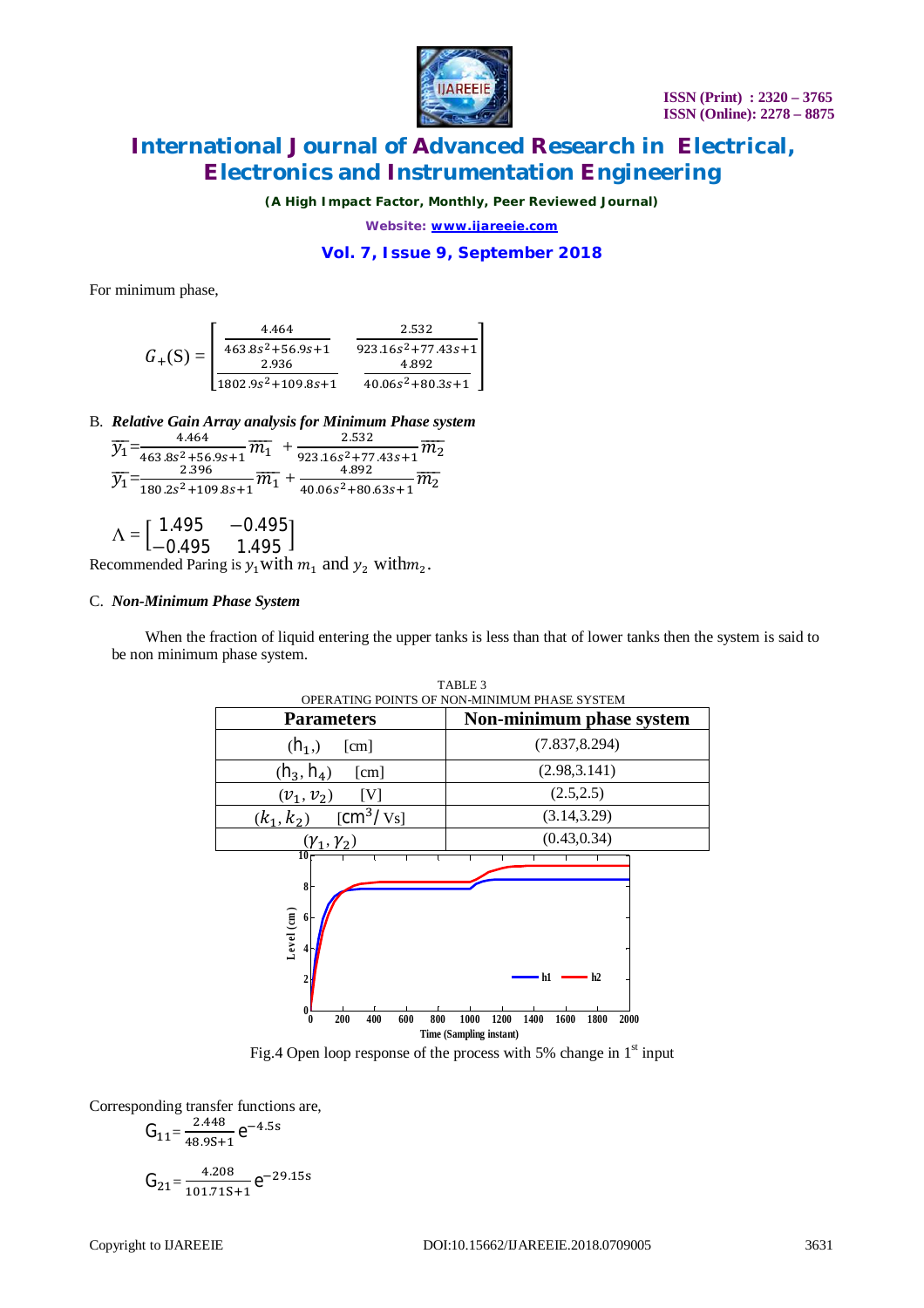

*(A High Impact Factor, Monthly, Peer Reviewed Journal)*

*Website: [www.ijareeie.com](http://www.ijareeie.com)*

**Vol. 7, Issue 9, September 2018**



Fig.5 Open loop response of the process with 5% change in  $2<sup>nd</sup>$  input

Corresponding transfer functions are,

$$
G_{12} = \frac{3.984}{72.315+1} e^{-18.84s}
$$

$$
G_{22} = \frac{2.6}{69.75+1} e^{-4s}
$$

For non-minimum phase,

$$
G_{-}(S) = \begin{bmatrix} \frac{2.448}{220.05s^2 + 53.4s + 1} & \frac{3.984}{1362.3s^2 + 91.15s + 1} \\ \frac{4.208}{2964.8s^2 + 130.86s + 1} & \frac{2.6}{278.8s^2 + 73.7s + 1} \end{bmatrix}
$$

D. *Relative Gain Array analysis for Non-Minimum Phase system*

$$
\frac{1}{\gamma_1} = \frac{2.448}{220.05s^2 + 53.4s + 1} \overline{m_1} + \frac{3.984}{1362.3s^2 + 91.15s + 1} \overline{m_2}
$$
\n
$$
\frac{4.208}{\gamma_1} = \frac{4.208}{2964.8s^2 + 130.86s + 1} \overline{m_1} + \frac{2.6}{278.8s^2 + 73.7s + 1} \overline{m_2}
$$
\n
$$
\Lambda = \begin{bmatrix} -0.612 & 1.612 \\ 1.612 & -0.612 \end{bmatrix}
$$
\nnumber is a with *m*, and *n*, with *m*.

Recommended Paring is  $y_1$  with  $m_2$  and  $y_2$  with  $m_1$ .

#### **III. DESIGN OF ROBUST CONTROLLER**

The robust PI controller is designed using Small Gain Theorem for Quadruple-Tank process. The parameters of the controller for minimum and non-minimum phase system are given below.

#### *1. ROBUST- PI USING SMALL GAIN THEOREM*

#### *A. Minimum Phase System*

For  $G_{11}$ ,  $n_p$ =47.03,  $n_i$ =1 and K is selected as 70 so that the stability condition is satisfied. For  $G_{22}$ ,  $n_p$ =80.12,  $n_i$ =1 and K=30. The closed loop servo and regulatory responses of the process under nominal operating condition as well as for another operating condition are obtained and presented in Figures **1** and **2** respectively for a set point change of 1cm from the nominal level and a load change of 10%.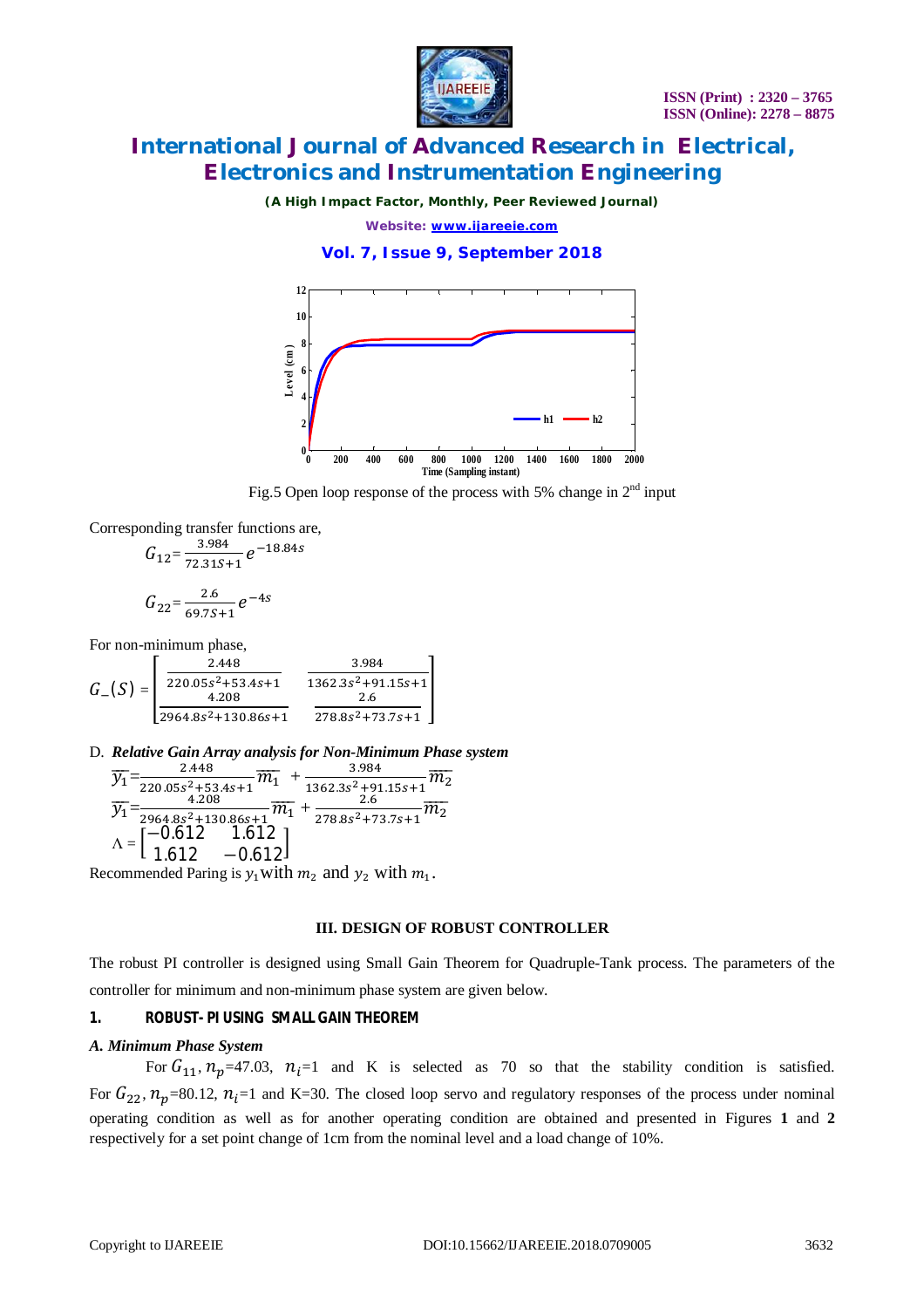

*(A High Impact Factor, Monthly, Peer Reviewed Journal) Website: [www.ijareeie.com](http://www.ijareeie.com)*

### **Vol. 7, Issue 9, September 2018**

#### *B. Non-Minimum Phase System*

For  $G_{11}$ ,  $n_p$ =48.9,  $n_i$ =1 and K is selected as 50 so that the stability condition is satisfied. For  $G_{22}$ ,  $n_p$ =69.7,  $n_i=1$  and K=70. The closed loop servo and regulatory responses of the process under nominal operating condition as well as for another operating condition are obtained and presented in Figures **3** and **4** respectively for a set point change of 1cm from the nominal level and a load change of 10%.

#### *2. ZN-PI CONTROLLER*

For  $G_{11}$ ,  $K_c$ =9.78,  $T_i$ =14.98. For  $G_{22}$ ,  $K_c$ =15.68,  $T_i$ =13.32 are obtained using Ziegler Nichol's method. The closed loop servo and regulatory response of the process is presented in Figures **5**. The closed loop servo response of the process with ZN-PI controller for non-minimum phase behaviour is unstable.

#### **IV. SIMULATION RESULTS**

The performance of the process with the robust PI controller is evaluated using Settling time, Overshoot, ISE through MATLAB Simulink software.



Fig.6 Servo and Regulatory response of the process with Robust PI controller using SGT (Minimum phase system- under nominal operating condition).



Fig.7 Servo and Regulatory response of the process with Robust PI controller using SGT (Minimum phase system- under operating condition  $a_1$ ,  $a_3$ =0.05 & $a_2$ ,  $a_4$ =0.03).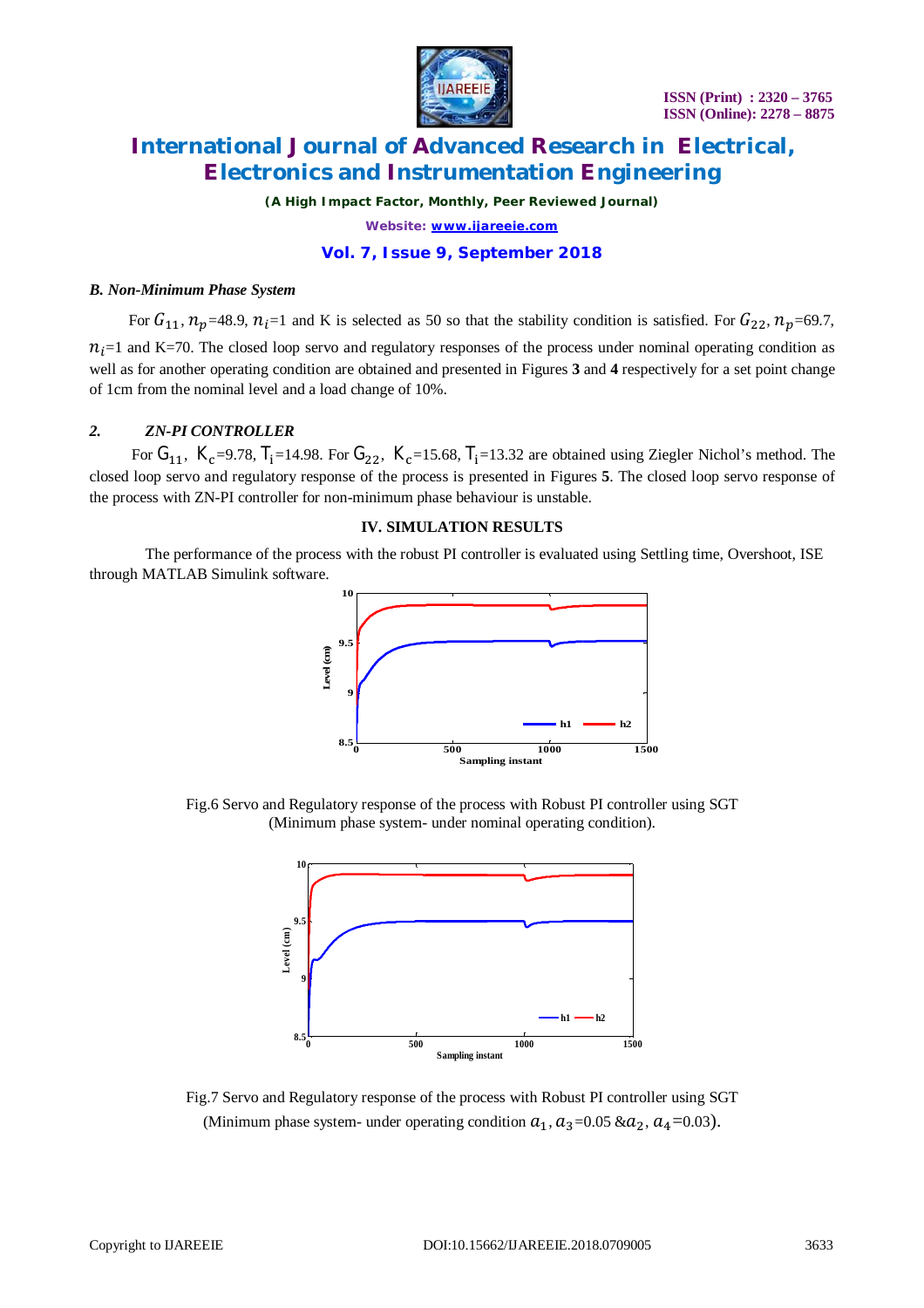

*(A High Impact Factor, Monthly, Peer Reviewed Journal)*

*Website: [www.ijareeie.com](http://www.ijareeie.com)*

**Vol. 7, Issue 9, September 2018**



Fig.8 Servo and Regulatory response of the process with Robust PI controller using SGT (Non-minimum phase system - under nominal operating condition).



Fig.9 Servo and Regulatory response of the process with Robust PI controller using SGT (Non-minimum phase system-under Operating condition  $a_1$ ,  $a_3$ =0.05 &  $a_2$ ,  $a_4$ =0.03).



Fig.10 Servo and Regulatory response of the process with ZN based PI controller (Under nominal operating condition). TABLE 4

PERFORMANCE EVALUATION OF THE PROCESS (MINIMUM PHASE) WITH DESIGNED CONTROLLERS (NOMINAL OPERATING CONDITION)

| Controller | <b>Settling time</b> |                    | Overshoot $(\% )$ |         | <b>ISE</b>         |                    |
|------------|----------------------|--------------------|-------------------|---------|--------------------|--------------------|
|            | $n_{1}$              | $\boldsymbol{n_2}$ | п1                | $n_{2}$ | $\boldsymbol{n_1}$ | $\boldsymbol{n_2}$ |
| <b>SGT</b> | 900                  | 800                |                   | ٠       | 19.73              | 6.407              |
| ZN-PI      | 400                  | $\blacksquare$     | ۰                 | 4.68    | 1.757              | 0.04               |